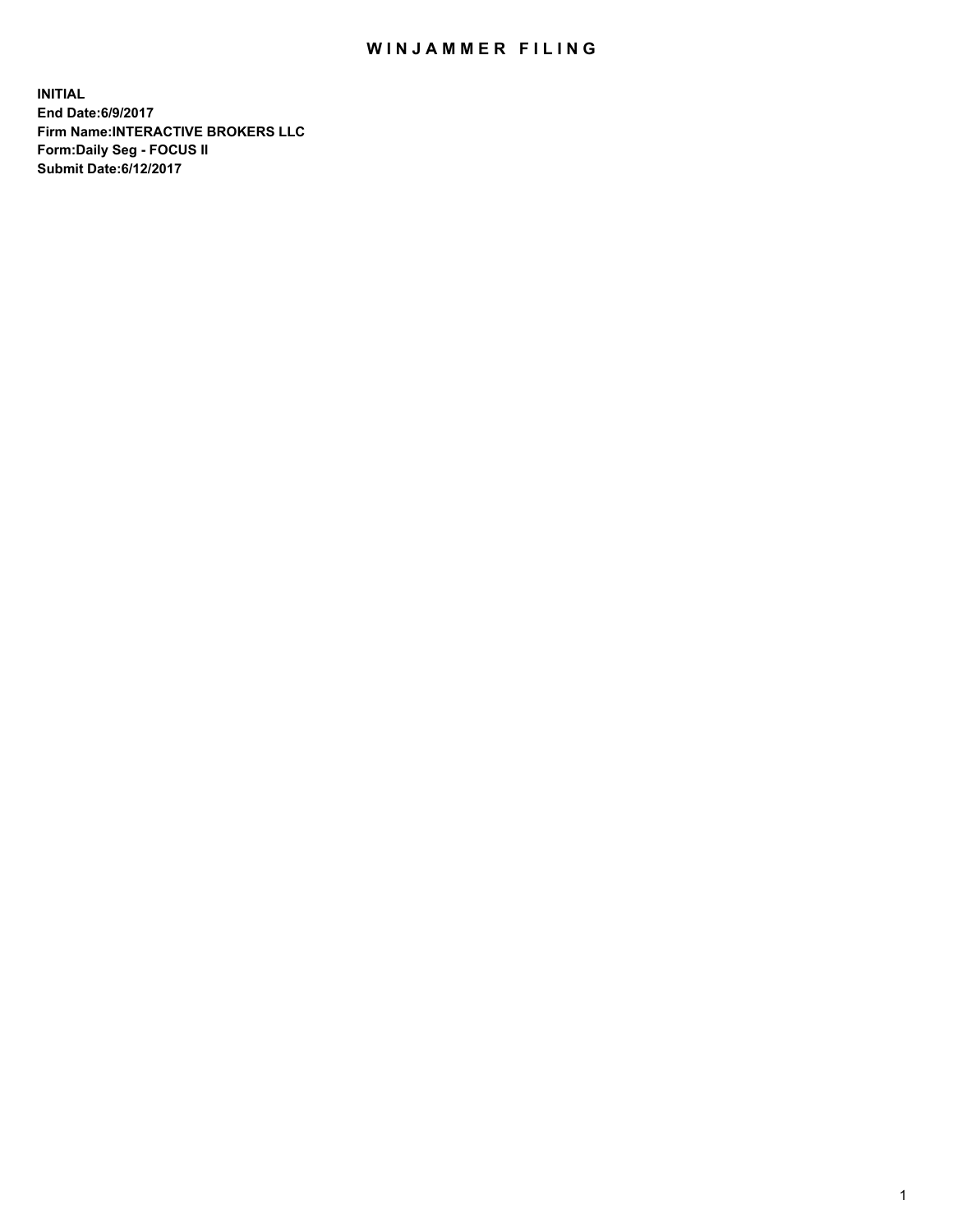## **INITIAL End Date:6/9/2017 Firm Name:INTERACTIVE BROKERS LLC Form:Daily Seg - FOCUS II Submit Date:6/12/2017 Daily Segregation - Cover Page**

| Name of Company<br><b>Contact Name</b><br><b>Contact Phone Number</b><br><b>Contact Email Address</b>                                                                                                                                                                                                                          | <b>INTERACTIVE BROKERS LLC</b><br><b>James Menicucci</b><br>203-618-8085<br>jmenicucci@interactivebrokers.c<br>om |
|--------------------------------------------------------------------------------------------------------------------------------------------------------------------------------------------------------------------------------------------------------------------------------------------------------------------------------|-------------------------------------------------------------------------------------------------------------------|
| FCM's Customer Segregated Funds Residual Interest Target (choose one):<br>a. Minimum dollar amount: ; or<br>b. Minimum percentage of customer segregated funds required:% ; or<br>c. Dollar amount range between: and; or<br>d. Percentage range of customer segregated funds required between: % and %.                       | $\overline{\mathbf{0}}$<br>0<br>155,000,000 245,000,000<br>00                                                     |
| FCM's Customer Secured Amount Funds Residual Interest Target (choose one):<br>a. Minimum dollar amount: ; or<br>b. Minimum percentage of customer secured funds required:%; or<br>c. Dollar amount range between: and; or<br>d. Percentage range of customer secured funds required between: % and %.                          | $\overline{\mathbf{0}}$<br>0<br>80,000,000 120,000,000<br>0 <sub>0</sub>                                          |
| FCM's Cleared Swaps Customer Collateral Residual Interest Target (choose one):<br>a. Minimum dollar amount: ; or<br>b. Minimum percentage of cleared swaps customer collateral required:% ; or<br>c. Dollar amount range between: and; or<br>d. Percentage range of cleared swaps customer collateral required between:% and%. | $\overline{\mathbf{0}}$<br>$\underline{\mathbf{0}}$<br>0 <sub>0</sub><br>0 <sub>0</sub>                           |

Attach supporting documents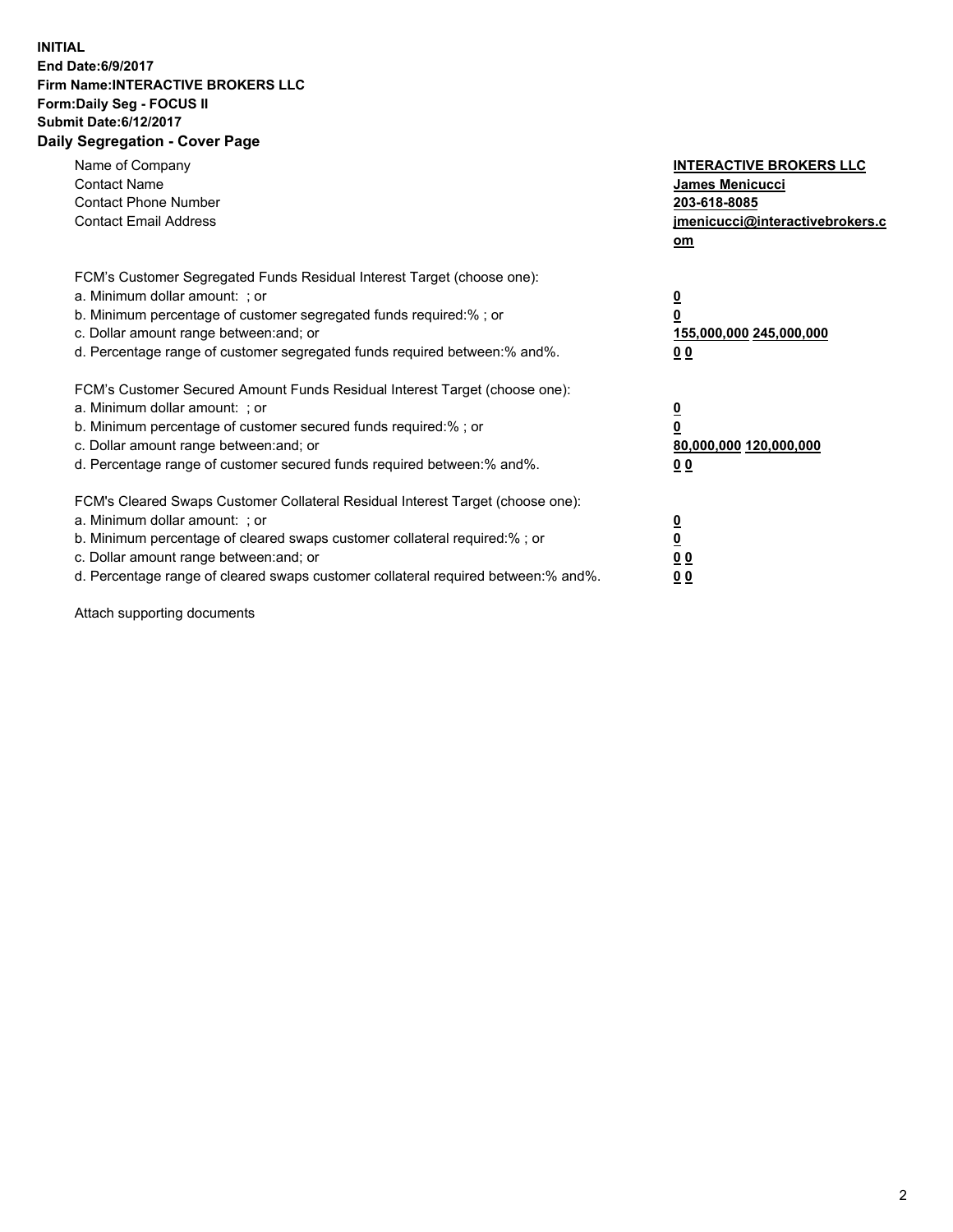## **INITIAL End Date:6/9/2017 Firm Name:INTERACTIVE BROKERS LLC Form:Daily Seg - FOCUS II Submit Date:6/12/2017 Daily Segregation - Secured Amounts**

|     | Daily Jegregation - Jeculed Aniounts                                                                       |                                  |
|-----|------------------------------------------------------------------------------------------------------------|----------------------------------|
|     | Foreign Futures and Foreign Options Secured Amounts                                                        |                                  |
|     | Amount required to be set aside pursuant to law, rule or regulation of a foreign                           | $0$ [7305]                       |
|     | government or a rule of a self-regulatory organization authorized thereunder                               |                                  |
| 1.  | Net ledger balance - Foreign Futures and Foreign Option Trading - All Customers                            |                                  |
|     | A. Cash                                                                                                    | 343,410,763 [7315]               |
|     | B. Securities (at market)                                                                                  | $0$ [7317]                       |
| 2.  | Net unrealized profit (loss) in open futures contracts traded on a foreign board of trade                  | $-3,430,408$ [7325]              |
| 3.  | Exchange traded options                                                                                    |                                  |
|     | a. Market value of open option contracts purchased on a foreign board of trade                             | <b>76,466</b> [7335]             |
|     | b. Market value of open contracts granted (sold) on a foreign board of trade                               | $-10,554$ [7337]                 |
| 4.  | Net equity (deficit) (add lines 1.2. and 3.)                                                               | 340,046,267 [7345]               |
| 5.  | Account liquidating to a deficit and account with a debit balances - gross amount                          | 15,444 [7351]                    |
|     | Less: amount offset by customer owned securities                                                           | 0 [7352] 15,444 [7354]           |
| 6.  | Amount required to be set aside as the secured amount - Net Liquidating Equity                             | 340,061,711 [7355]               |
|     | Method (add lines 4 and 5)                                                                                 |                                  |
| 7.  | Greater of amount required to be set aside pursuant to foreign jurisdiction (above) or line                | 340,061,711 [7360]               |
|     | 6.                                                                                                         |                                  |
|     | FUNDS DEPOSITED IN SEPARATE REGULATION 30.7 ACCOUNTS                                                       |                                  |
| 1.  | Cash in banks                                                                                              |                                  |
|     | A. Banks located in the United States                                                                      | 38,957,787 [7500]                |
|     | B. Other banks qualified under Regulation 30.7                                                             | 0 [7520] 38,957,787 [7530]       |
| 2.  | Securities                                                                                                 |                                  |
|     | A. In safekeeping with banks located in the United States                                                  | 343,619,345 [7540]               |
|     | B. In safekeeping with other banks qualified under Regulation 30.7                                         | 0 [7560] 343,619,345 [7570]      |
| 3.  | Equities with registered futures commission merchants                                                      |                                  |
|     | A. Cash                                                                                                    | $0$ [7580]                       |
|     | <b>B.</b> Securities                                                                                       | $0$ [7590]                       |
|     | C. Unrealized gain (loss) on open futures contracts                                                        | $0$ [7600]                       |
|     | D. Value of long option contracts                                                                          | $0$ [7610]                       |
|     | E. Value of short option contracts                                                                         | 0 [7615] 0 [7620]                |
| 4.  | Amounts held by clearing organizations of foreign boards of trade                                          |                                  |
|     | A. Cash                                                                                                    | $0$ [7640]                       |
|     | <b>B.</b> Securities                                                                                       | $0$ [7650]                       |
|     | C. Amount due to (from) clearing organization - daily variation                                            | $0$ [7660]                       |
|     | D. Value of long option contracts                                                                          | $0$ [7670]                       |
|     | E. Value of short option contracts                                                                         | 0 [7675] 0 [7680]                |
| 5.  | Amounts held by members of foreign boards of trade                                                         |                                  |
|     | A. Cash                                                                                                    | 85,084,281 [7700]                |
|     | <b>B.</b> Securities                                                                                       | $0$ [7710]                       |
|     | C. Unrealized gain (loss) on open futures contracts                                                        | $-2,879,948$ [7720]              |
|     | D. Value of long option contracts                                                                          | 76,466 [7730]                    |
|     | E. Value of short option contracts                                                                         | -10,554 [7735] 82,270,245 [7740] |
| 6.  | Amounts with other depositories designated by a foreign board of trade                                     | 0 [7760]                         |
| 7.  | Segregated funds on hand                                                                                   | $0$ [7765]                       |
| 8.  | Total funds in separate section 30.7 accounts                                                              | 464,847,377 [7770]               |
| 9.  | Excess (deficiency) Set Aside for Secured Amount (subtract line 7 Secured Statement<br>Page 1 from Line 8) | 124,785,666 [7380]               |
| 10. | Management Target Amount for Excess funds in separate section 30.7 accounts                                | 80,000,000 [7780]                |
| 11. | Excess (deficiency) funds in separate 30.7 accounts over (under) Management Target                         | 44,785,666 [7785]                |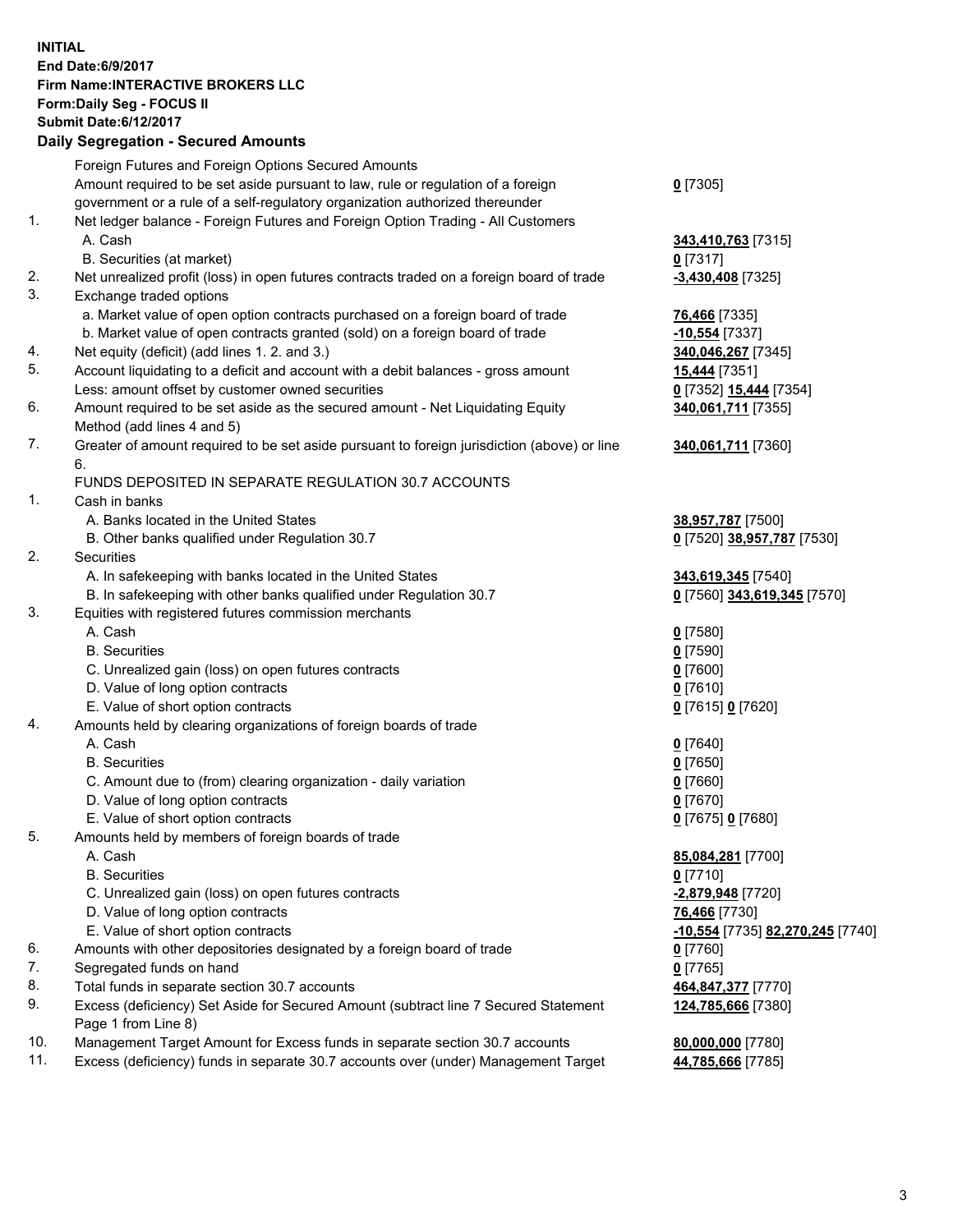**INITIAL End Date:6/9/2017 Firm Name:INTERACTIVE BROKERS LLC Form:Daily Seg - FOCUS II Submit Date:6/12/2017 Daily Segregation - Segregation Statement** SEGREGATION REQUIREMENTS(Section 4d(2) of the CEAct) 1. Net ledger balance A. Cash **3,968,446,590** [7010] B. Securities (at market) **0** [7020] 2. Net unrealized profit (loss) in open futures contracts traded on a contract market **-78,865,443** [7030] 3. Exchange traded options A. Add market value of open option contracts purchased on a contract market **310,554,184** [7032] B. Deduct market value of open option contracts granted (sold) on a contract market **-385,608,629** [7033] 4. Net equity (deficit) (add lines 1, 2 and 3) **3,814,526,702** [7040] 5. Accounts liquidating to a deficit and accounts with debit balances - gross amount **238,196** [7045] Less: amount offset by customer securities **0** [7047] **238,196** [7050] 6. Amount required to be segregated (add lines 4 and 5) **3,814,764,898** [7060] FUNDS IN SEGREGATED ACCOUNTS 7. Deposited in segregated funds bank accounts A. Cash **442,717,250** [7070] B. Securities representing investments of customers' funds (at market) **2,262,091,505** [7080] C. Securities held for particular customers or option customers in lieu of cash (at market) **0** [7090] 8. Margins on deposit with derivatives clearing organizations of contract markets A. Cash **24,191,403** [7100] B. Securities representing investments of customers' funds (at market) **1,380,078,231** [7110] C. Securities held for particular customers or option customers in lieu of cash (at market) **0** [7120] 9. Net settlement from (to) derivatives clearing organizations of contract markets **22,401,792** [7130] 10. Exchange traded options A. Value of open long option contracts **310,551,762** [7132] B. Value of open short option contracts **-385,601,538** [7133] 11. Net equities with other FCMs A. Net liquidating equity **0** [7140] B. Securities representing investments of customers' funds (at market) **0** [7160] C. Securities held for particular customers or option customers in lieu of cash (at market) **0** [7170] 12. Segregated funds on hand **0** [7150] 13. Total amount in segregation (add lines 7 through 12) **4,056,430,405** [7180] 14. Excess (deficiency) funds in segregation (subtract line 6 from line 13) **241,665,507** [7190] 15. Management Target Amount for Excess funds in segregation **155,000,000** [7194] **86,665,507** [7198]

16. Excess (deficiency) funds in segregation over (under) Management Target Amount Excess